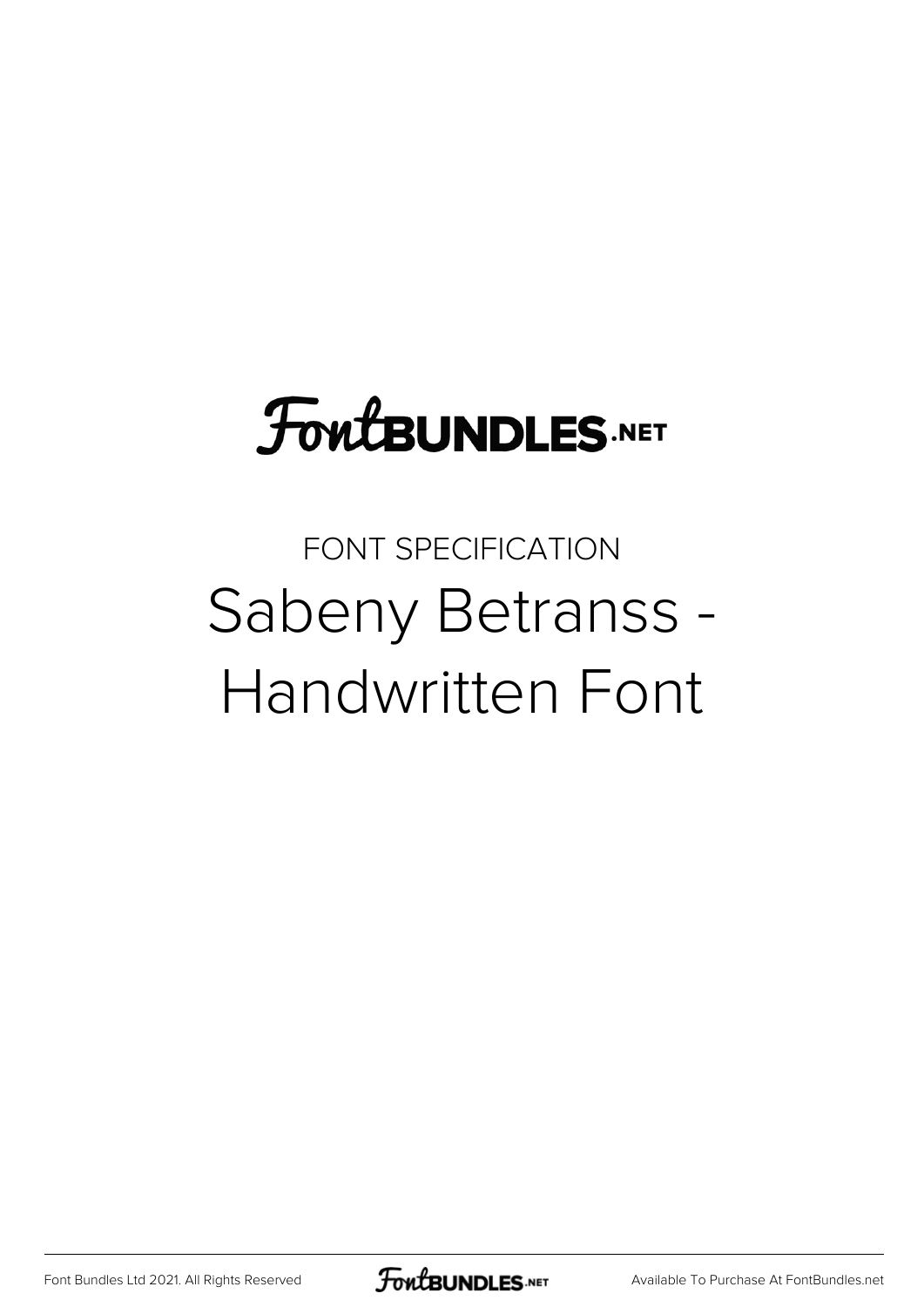## Sabeny Betranss - Regular

**Uppercase Characters** 

ABODEFGHTIKIMNOPDRSTUV

9.) X 42

Lowercase Characters

abcdefghijklmnopqnstuvwxyz

**Numbers** 

0123456789

Punctuation and Symbols

 $1'$  #  $9$   $2$   $6'$  ( ) \* + . -< = > ? / | ] ' \_ / / / i & £  $\mathcal{G}$  $\overline{D}$ 

All Other Glyphs

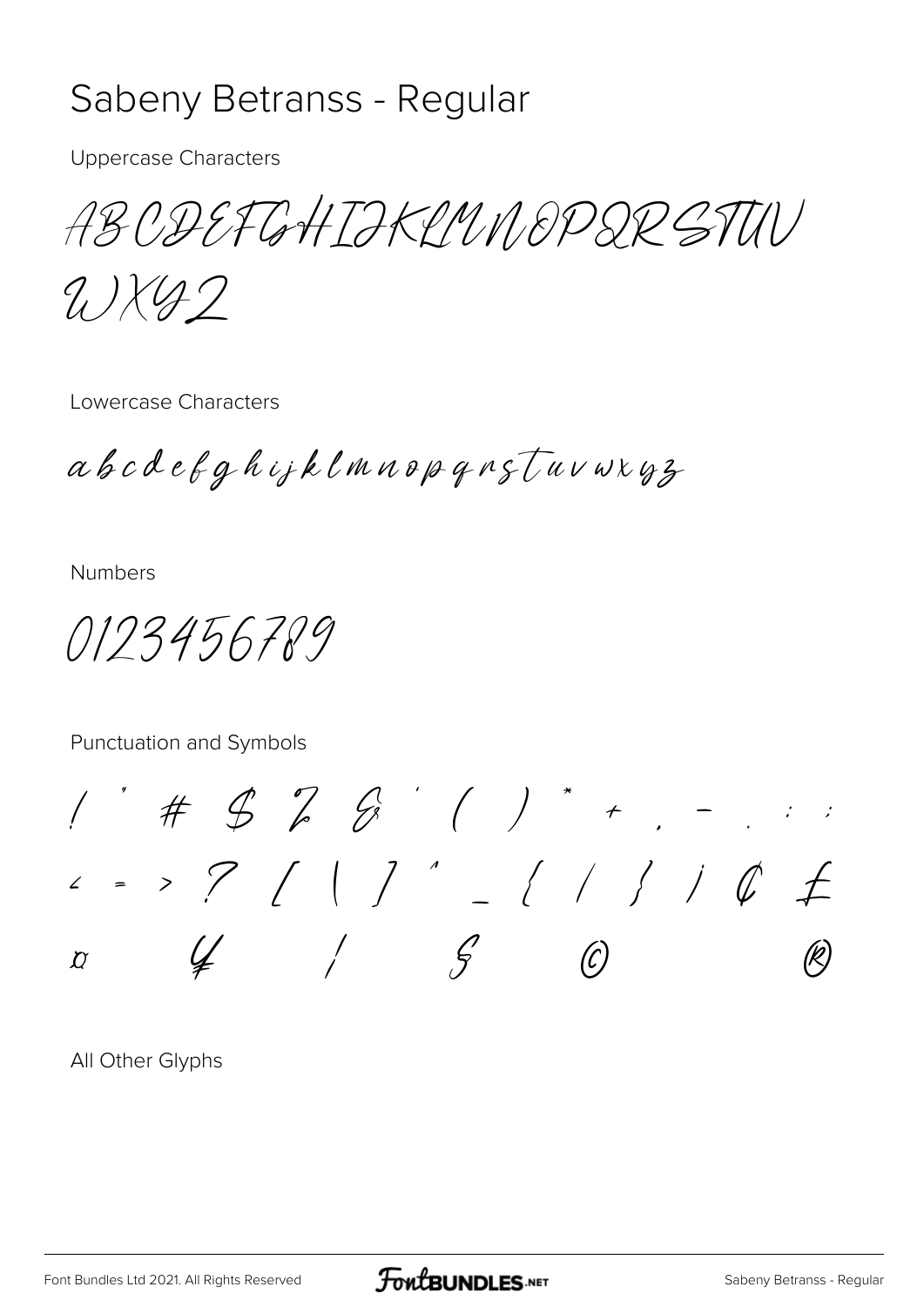